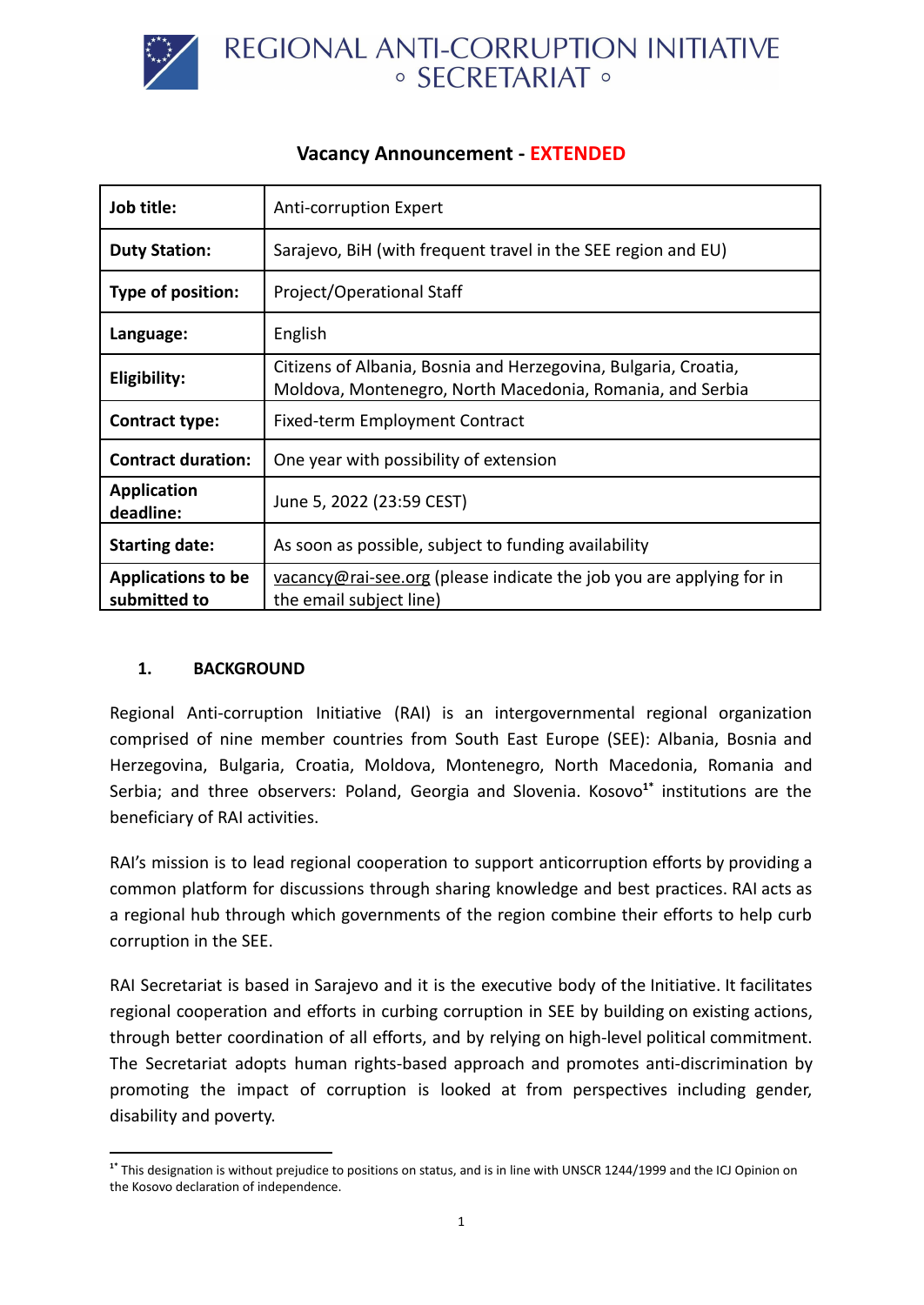#### **The Project**

RAI Secretariat will support United Nations Office on Drugs and Crime (UNODC) in implementation of the Regional Anti-Corruption and Illicit Finance Roadmap for the Western Balkans (hereinafter: the Roadmap)<sup>2</sup>. As the implementing partner for the Roadmap, RAI will further support the regional ownership of the Roadmap. UNODC is the lead implementer of the Roadmap and Roadmap Secretariat will be based in Vienna. The project duration is from 2022 to 2026.

Roadmap builds on the momentum generated in the context of the Berlin process. In addition to the Berlin Process, the Roadmap builds on the outcome of the first United Nations General Assembly Special session against Corruption (UNGASS) held on 2-4 June 2021, including the anti-corruption commitments agreed to by jurisdictions in the UNGASS Political Declaration. High-level government representatives from the Western Balkans jurisdictions met in Ohrid, North Macedonia, on 25 June 2021, adopting the Roadmap to fast-track the implementation of the United Nations Convention against Corruption (UNCAC) in support of the achievement of Sustainable Development Goal (SDG) 16 and other relevant SDGs in the Western Balkans jurisdictions.

The implementation of Roadmap will result in the delivery of tangible improvements to the implementation of existing national anti-corruption/anti illicit finance measures, and international standards and recommendations, including those from the Group of States against Corruption (GRECO) evaluation recommendations and the European Commission's annual reports with respect to EU accession. The overall objective of this project is to support the implementation of the Roadmap with the overall aim to fast-track the implementation of existing anti-corruption commitments, including those under the UNCAC, the GRECO evaluation recommendations, and relevant EU Directives.

The specific goals/outcomes of the project are:

- Goal 1: Preventing and countering corruption in public procurement, including in times of crises;
- Goal 2: Further strengthening conflict of interest and asset declaration systems;
- Goal 3: Enhancing criminal justice responses to corruption and economic crime through the creation of a regional network of specialized prosecutors, law enforcement and financial intelligence units in the Western Balkans jurisdictions.

The Project will be gender mainstreamed in line with the UNODC Strategy for Gender Equality and the Empowerment of Women (2018-2021) and reinforced by the UNODC strategy 2021-2025.

#### **2. SCOPE OF WORK**

<sup>&</sup>lt;sup>2</sup> [https://www.unodc.org/documents/southeasterneurope//AC\\_and\\_Illicit\\_Finance\\_Roadmap\\_Full\\_25.06\\_PDF.pdf](https://www.unodc.org/documents/southeasterneurope//AC_and_Illicit_Finance_Roadmap_Full_25.06_PDF.pdf)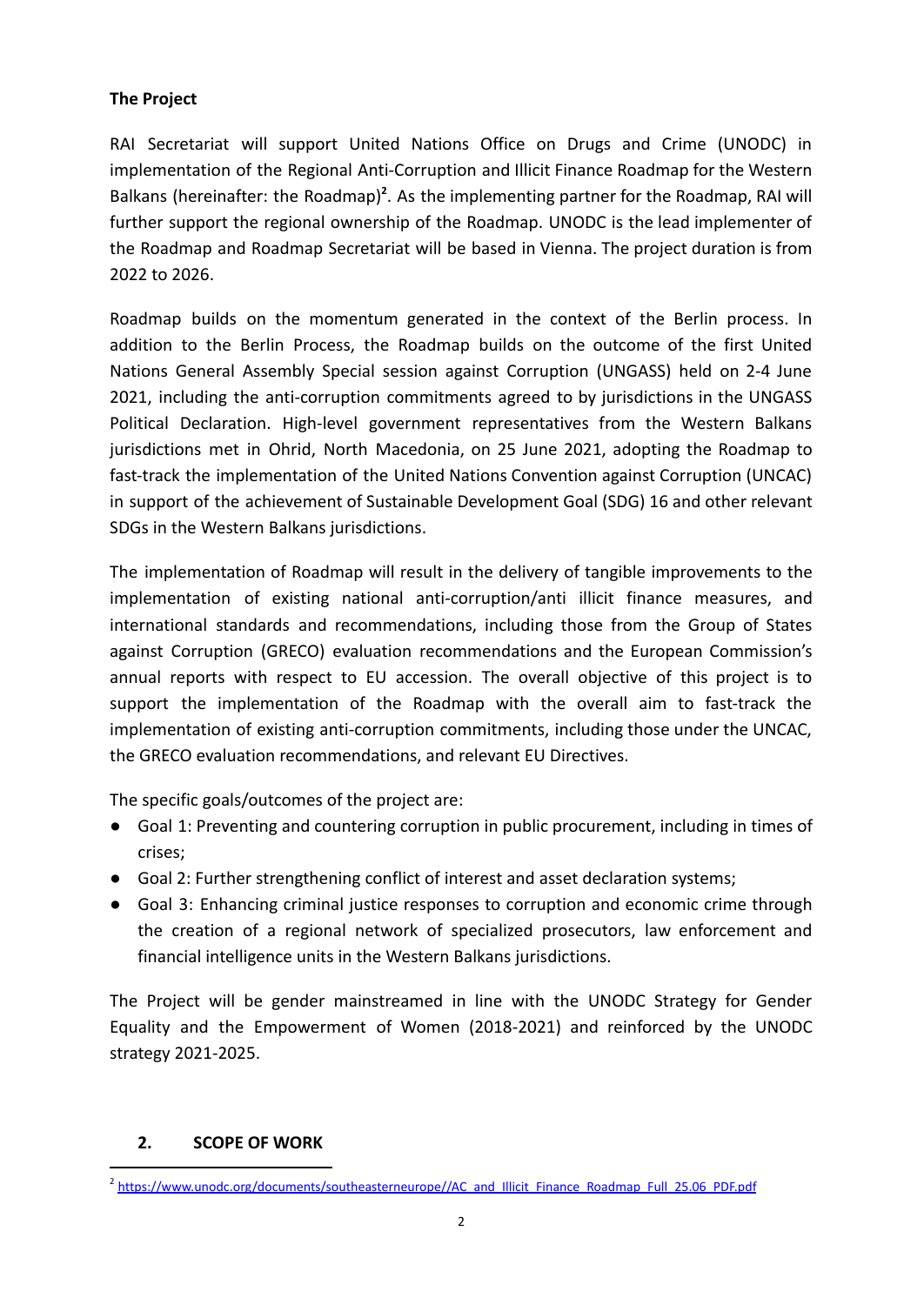Under the supervision of RAI Senior Anti-corruption Adviser and the executive authority of the Head of RAI Secretariat, the Anti-corruption Expert will be responsible for supporting the Roadmap implementation. The Anti-corruption Expert will also closely cooperate with Chief Programme and Communications Officer and Chief Finance and Operations Officer in order to ensure compliance with RAI and donor rules and regulations.

The anti-corruption Expert will work with a variety of stakeholders on addressing the goals of the Roadmap by providing expertise, coordinating actions and promoting regional ownership.

## **Main Duties and Responsibilities**

### Expertise:

- Acts as the focal point of RAI Secretariat for the implementation of Roadmap;
- Implements activities related to the Roadmap in close cooperation with the RAI Secretariat and Roadmap Secretariat;
- Provides expert advice and input on anti-corruption topics to Roadmap, RAI Secretariat, beneficiaries and target groups and other stakeholders;
- Develops different expert content such as legal research and analysis, policy papers, reviews and assessments, action plans, etc;
- Supports establishing and maintaining cooperation with law enforcement, preventive, judicial and other anti-corruption bodies in RAI member states, RAI observers and other RAI partners;

#### Project Management:

- Ensures adherence to project relevant logframe objectives, action plans and budgets and quality assurance of implemented outputs;
- Supports Roadmap Secretariat to collect project cycle information in order to timely produce progress reports;
- Participates in RAI Secretariat's planning and programming processes;
- Supports activities related to Roadmap Steering Committee meetings and materials.

#### Other:

- Participates and represents the RAI Secretariat in other events and meetings, as required.
- Provides guidance and know-how to RAI interns, as required;
- Promotes RAI mission and values at meetings and other regional events, in particular human rights-based approach and gender equality;
- Provides inputs to communications and promotion products and materials, to ensure accurate information and quality.

Performs other specific tasks relevant to the work of the Secretariat and the level of authority as required.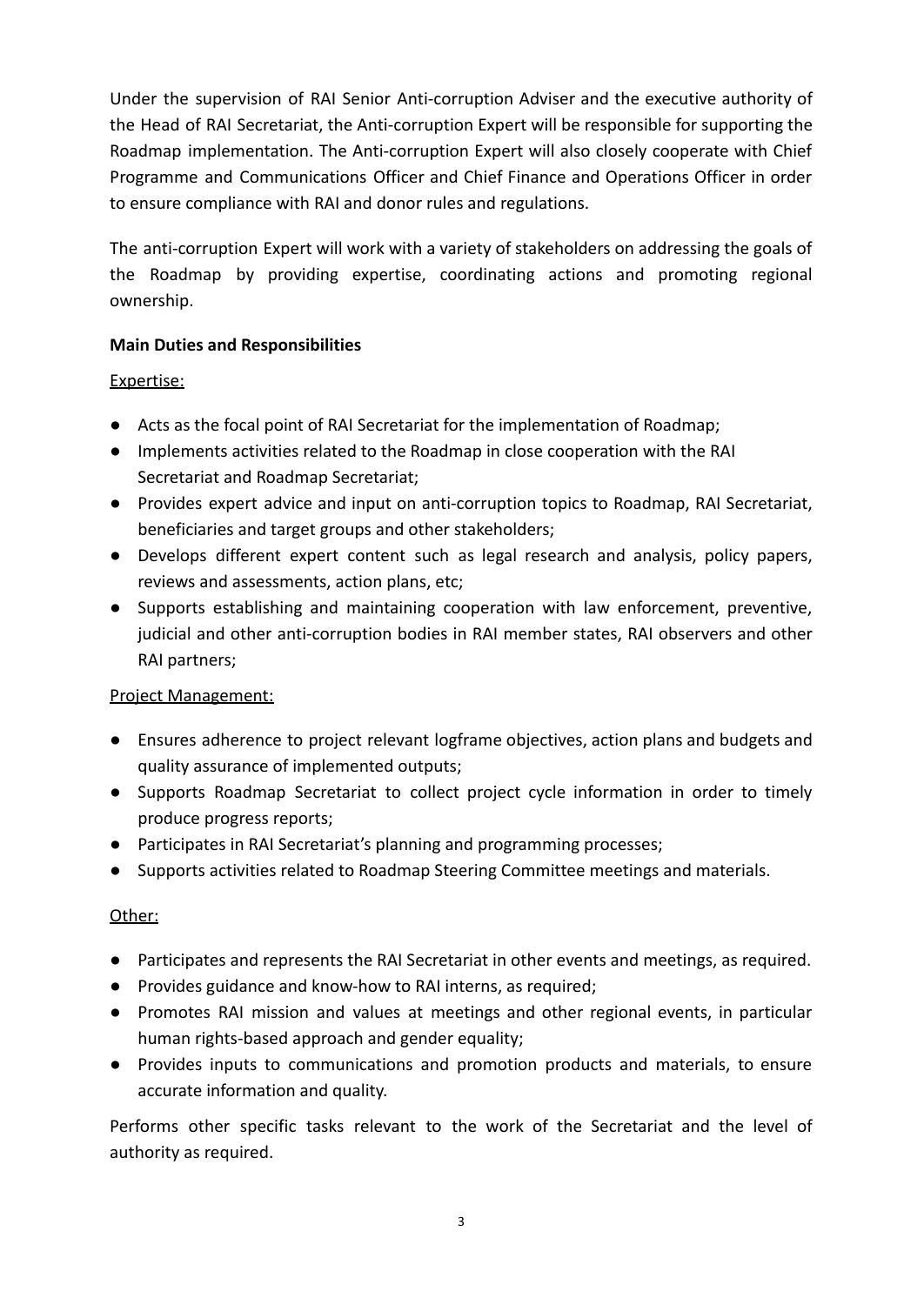### **3. REQUIREMENTS FOR EXPERIENCE AND QUALIFICATIONS**

Anti-corruption Expert shall meet the following requirements:

### I. Academic Qualifications:

● University degree in Law. Alternatively, a university degree in Criminal Justice, Political Science or Security studies supported by relevant experience would be accepted.

### II. Qualifications and skills:

- At least three years of professional experience in law, law enforcement or related anti-corruption field;
- Expert-level experience with public institutions with rule of law and anti-corruption competences. Expert-level experience with international organizations or bodies with rule of law and anti-corruption competences would be considered as an advantage;
- Demonstrated experience in preparing different expert content such as legal research and analysis, policy papers, reviews and assessments, action plans, etc.
- Demonstrated knowledge and experience in the field of asset declarations collection and asset and interest disclosure systems in the SEE region;
- Understanding of other Roadmap related topics such as: public procurement transparency, illicit financial flows and asset recovery;
- Demonstrated experience in managing multiple beneficiaries and stakeholders;
- Experience with project management and technical assistance delivery is desirable;
- Be familiar with UN, OECD, EU, and Council of Europe standards related to anti-corruption;
- Demonstrated professional experience in the SEE region (outside of the country of origin) would be considered an advantage;
- Computer literacy.

#### III. Competencies:

- Fluency in English both written and oral and at least one other language of the SEE region;
- Ability to develop and maintain partnerships, internally and outside the organization;
- Ability to act proactively and to respond positively, creatively, and constructively to changing situations and new demands;
- Strong organizational skills;
- Ability to demonstrate initiative and show innovation;
- Work well independently, and in teams, to achieve collective goals through active participation;
- Excellent communication, planning and organizational skills.

#### IV. Values:

● Demonstrate integrity by modelling the universal and EU values and ethical standards;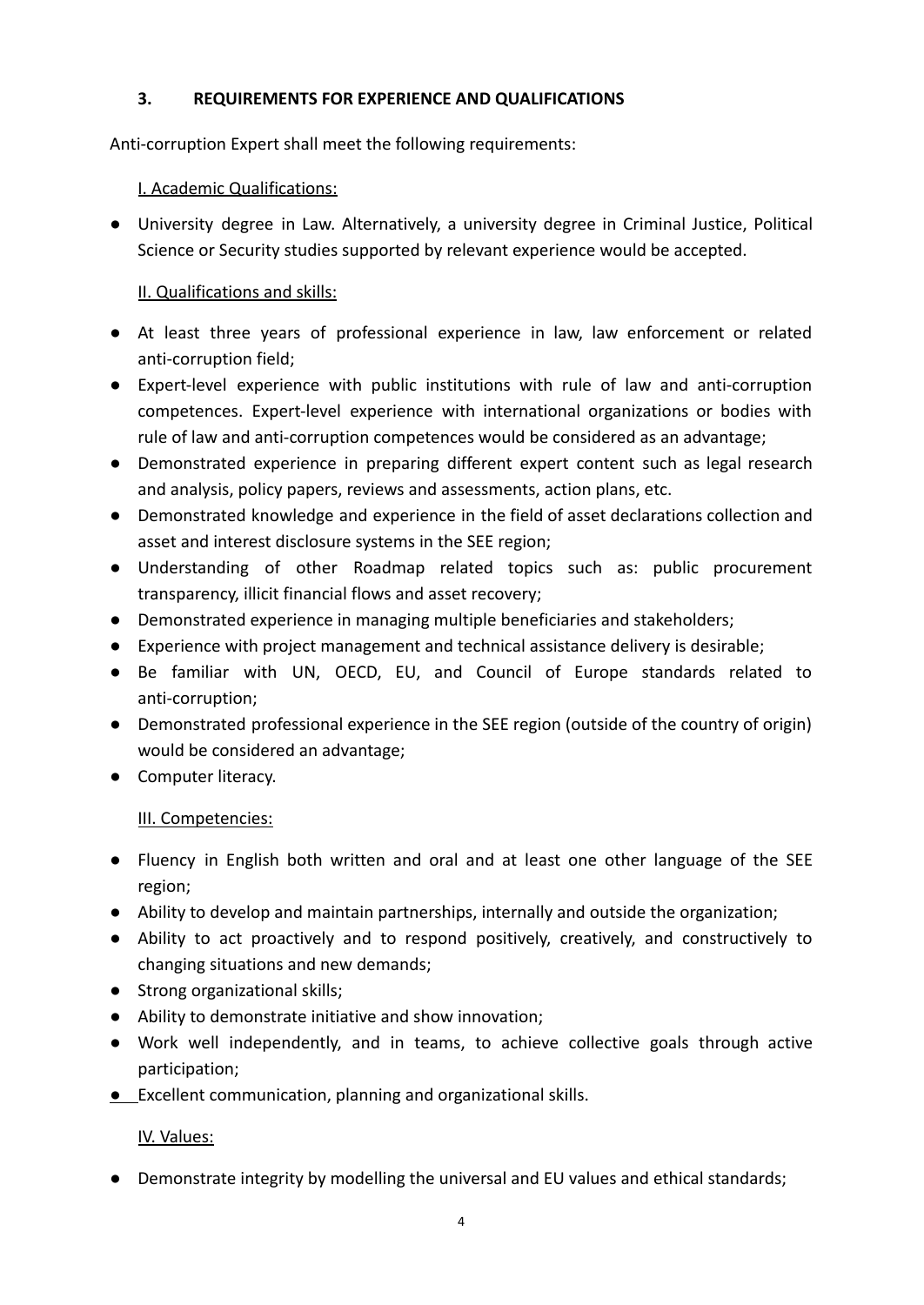- Display cultural, gender, religion, race, nationality and age sensitivity;
- Treat all people fairly without favouritism.

## **4. APPLICATION REQUIREMENTS**

*Eligibility:* citizens of Albania, Bosnia and Herzegovina, Bulgaria, Croatia, Moldova, Montenegro, North Macedonia, Romania, and Serbia.

Interested applicants **shall** submit the following documents/information in **English** to demonstrate their qualifications:

- Curriculum Vitae (CV):
- Cover Letter showing applicant's motivation and how applicant's experience and competencies match those required by the Vacancy;
- Sample of writing that demonstrates applicant's ability to draft different expert content (articles, analyses, policy papers, or similar – up to 3 pages);
- Contact details of two referees familiar with the applicant's work experience and who can be contacted in English (details shall include email address, phone number and nature of professional relationship);
- Information on availability/commencement date;
- Information on citizenship (indication in the CV or in the Cover Letter is sufficient).

## **5. EVALUATION OF APPLICATIONS**

RAI applies a fair and transparent selection process that takes into account technical qualifications of the potential candidates.

Candidate applications determined as responsive/compliant/acceptable shall be evaluated using a cumulative analysis method, taking into consideration the combination of applicants' education, qualifications, and experience, as indicated below:

## **Criteria:**

## Technical Evaluation – 50%

- $\bullet$  Education qualifying criteria (no points to be allocated);
- At least three years of professional experience in law, law enforcement or related anti-corruption field – qualifying criteria (no points to be allocated);
- Expert-level experience with public institutions with rule of law and anti-corruption competences. Expert-level experience with international organizations or bodies with rule of law and anti-corruption competences : 20%
- Demonstrated experience in preparing different expert content such as legal research and analysis, policy papers, reviews and assessments, action plans, etc.:10%
- Demonstrated knowledge and experience in the field of asset declarations collection and asset and interest disclosure systems in the SEE region: 10%
- Understanding of other Roadmap related topics such as: public procurement transparency, illicit financial flows and asset recovery: 5%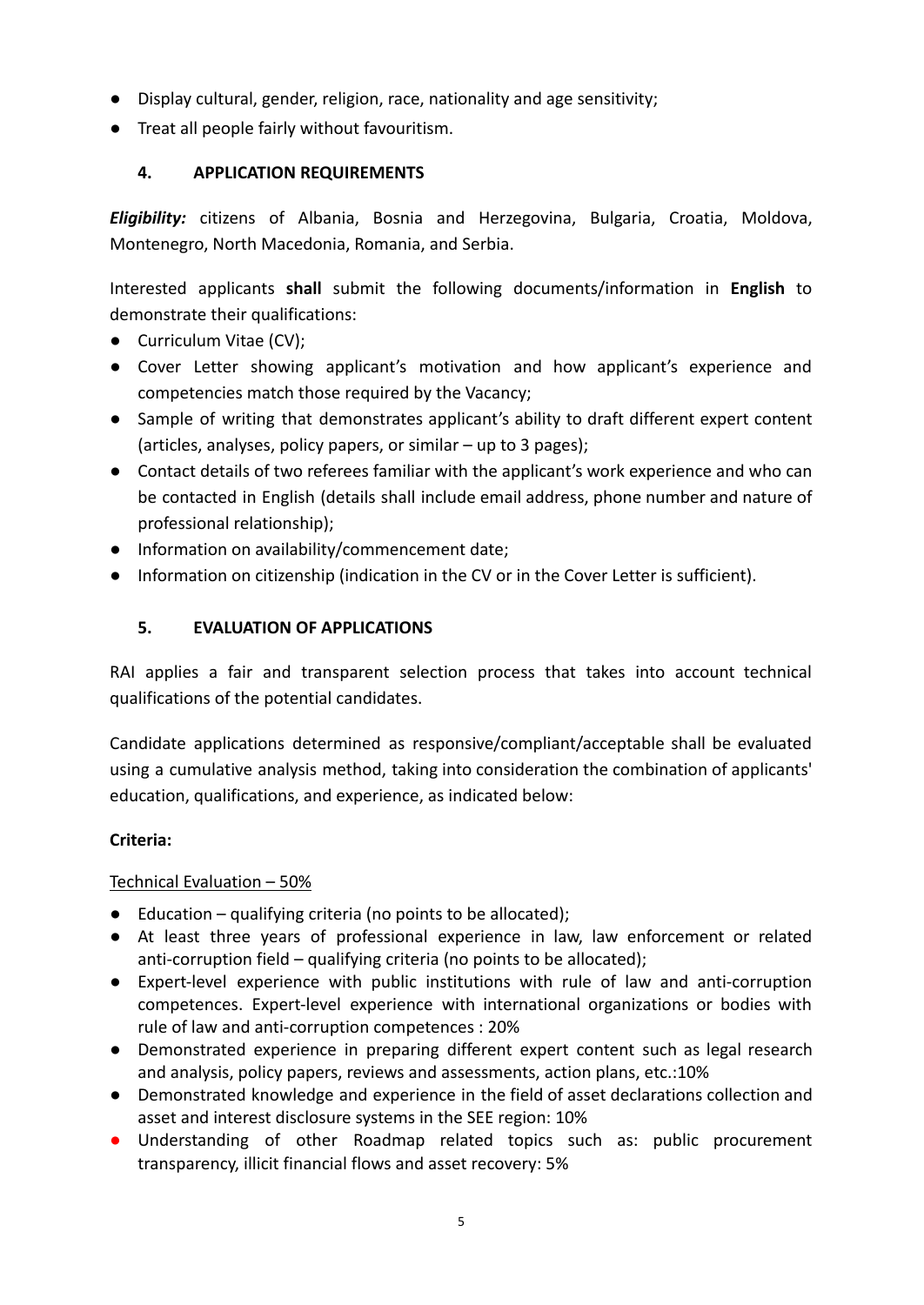- Demonstrated experience in managing multiple beneficiaries and stakeholders: 5%
- Experience with project management and technical assistance delivery: +3%
- Demonstrated professional experience in the SEE region (outside of the country of origin): +3%

#### Interview – 50%

Five candidates receiving the highest score in the technical evaluation process shall be invited for an interview. Interviews may include one or more of the following: written test, job-related examinations, situational exercises and language tests.

The employment contract shall be offered to applicant who received the highest score out of technical evaluation (50% of total score) and interview (50% of total score).

#### **6. CONDITIONS OF THE CONTRACT**

This is a project position. Filling of this position is subject to funding and the initial appointment will be for a period of one year. Extension of the appointment will be subject to performance and the availability of the funds.

This is a full-time position, with a 90-day probation period.

RAI Secretariat offers a compensation package that includes:

- Annual gross salary: €38.400;
- Relocation budget for arrival and departure;
- Health insurance in Bosnia and Herzegovina;
- Travel health insurance;
- Monthly child allowance for children under 18 years of age in the amount of 80EUR/child;
- Diplomatic status in Bosnia and Herzegovina.

Holidays: 30 days of annual leave, holidays observed by the Secretariat (available at the following [LINK](http://www.rai-see.org/working-hours-and-holidays/)) and 2 days for observance of other holidays.

RAI Secretariat encourages all employees to balance their professional and private life and recognizes work-from-home policy or flexible scheduling.

#### **7. ADDITIONAL INFORMATION**

All additional questions regarding this vacancy announcement can be submitted via e-mail with a clearly indicated vacancy you are referring to in the subject of the message, to the following email address: vacancy@rai-see.org. All questions shall be submitted in English.

Questions may be sent not later than five days before the deadline for the submission of the applications. Answers will be provided not later than three days before the application deadline. All questions and answers that may be relevant to other applicants as well will be published on the RAI Secretariat website. Information on senders will not be disclosed.